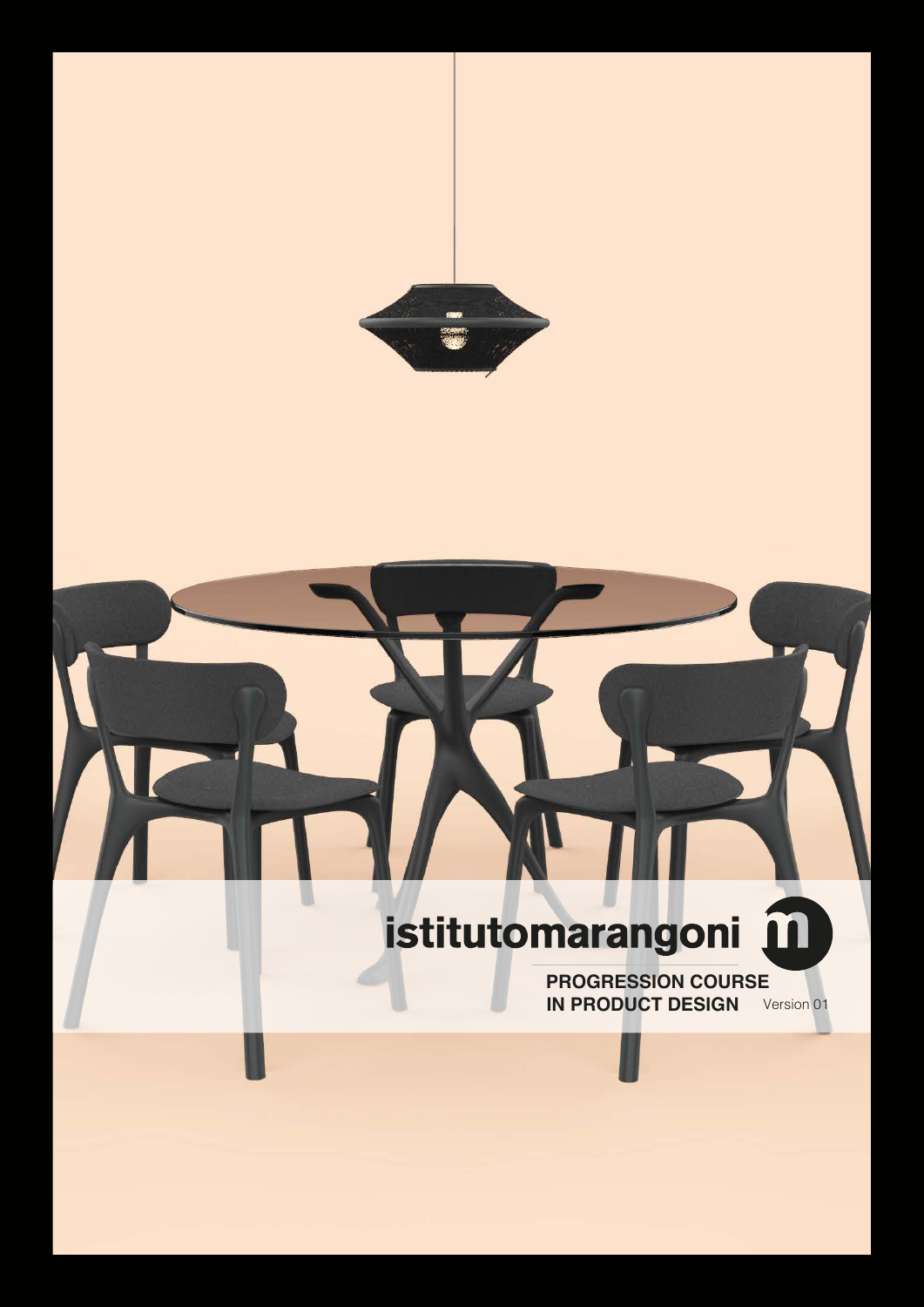## **Brief descriptive summary**

Over the past 80 years Istituto Marangoni has grown and developed alongside the thriving Italian fashion and design industry. Through an exciting curriculum aimed to develop practical, creative, and business and management skills which are subject specific, and relevant to the international fashion industry, Istituto Marangoni courses prepare participants in subjects such as Fashion Design, Fashion styling Luxury Brand Management, Marketing and Promotion, Fashion Business and Communication, Buying and Merchandising, Interior Design and Product Design.

## **1. Certification attained**

Istituto Marangoni Certificate

## **Course information**

# **2. Educational & Programme Aims**

**Educational Aims** 

The educational aims are:

- to develop flexible approaches to programme delivery and participant support, which reflect the needs and expectations of our learners;
- to provide a supportive and inclusive learning environment which will enable success for all learners;
- to encourage the development of intellectual ability, creativity, independence, critical self-awareness, imagination and skills that will enhance global employment opportunities on completion from all courses;
- to establish a culture of constant improvement in learning, teaching and assessment that is anticipatory, enabling, supportive, rewarding and fully aligned with the Institution's vision and strategic objectives;
- to provide a learning experience that is informed by research, reflective practice and engagement within the fashion, design and creative industries.

#### **Programme Aims:**

The Product Design programme covers a mix of applied manual, technical and digital design skills (technical drawing, 3D modelling, visualisation and prototype development), combined with a holistic approach in the journey towards design project development; working individually and in teams nurturing and developing creative talent in design processes, methods and final product realisation.

# **3. Course Learning Outcomes**

- On successful completion of the course, participants will be able to:
- Demonstrate sound understanding of the elements of product design within contemporary practices
- Develop appropriate creative, intellectual and technical skills developed systematically through practice within the product design discipline
- Acquire the ability to use relevant research methods and to take different approaches to creative problem solving in the product design practice
- Appreciate the impact of cultural, environmental, social and technological drivers on the design industry
- Utilise flexible and imaginative methods to their work, criticism design and communication for final product design proposals

# **4. Teaching/Learning and Assessment Strategy**

#### **Curriculum:**

Participants learn how to effectively apply research methods to the development of product design proposals. They acquire knowledge of the basic principles of industrial processes and organisation, and gain expertise of material properties learning how to exploit and employ existing or new materials effectively and in innovative ways. Particular attention is given to the rich local craft and materials, product sustainability, ergonomics and user awareness, together with preparation in design language and communication, providing a professional approach in the planning, negotiation and presentation of ideas. The history and evolution of product design takes a look at the discipline in different cultural and theoretical contexts, together with a focus on 'italianness': Italian craftsmanship, design and style, admired globally in the luxury furniture and product design industries, and showcased at the most important annual event in the international furniture design calendar, the 'Salone del Mobile' exhibition in Milano, Italy. Participants research and evaluate past and current trends and design identity, and engage in market research, being able to respond to their own individual style, combined with industry needs, project briefs, brand image strategies, or specific client requests. Creativity and independent thinking is encouraged throughout the course and participants experiment and test their design skills and competences in an industry-driven project in partnership with a leading company, while additional networking opportunities are offered during the final graduation event, showcasing forward-thinking designs for this exciting, challenging and innovative industry.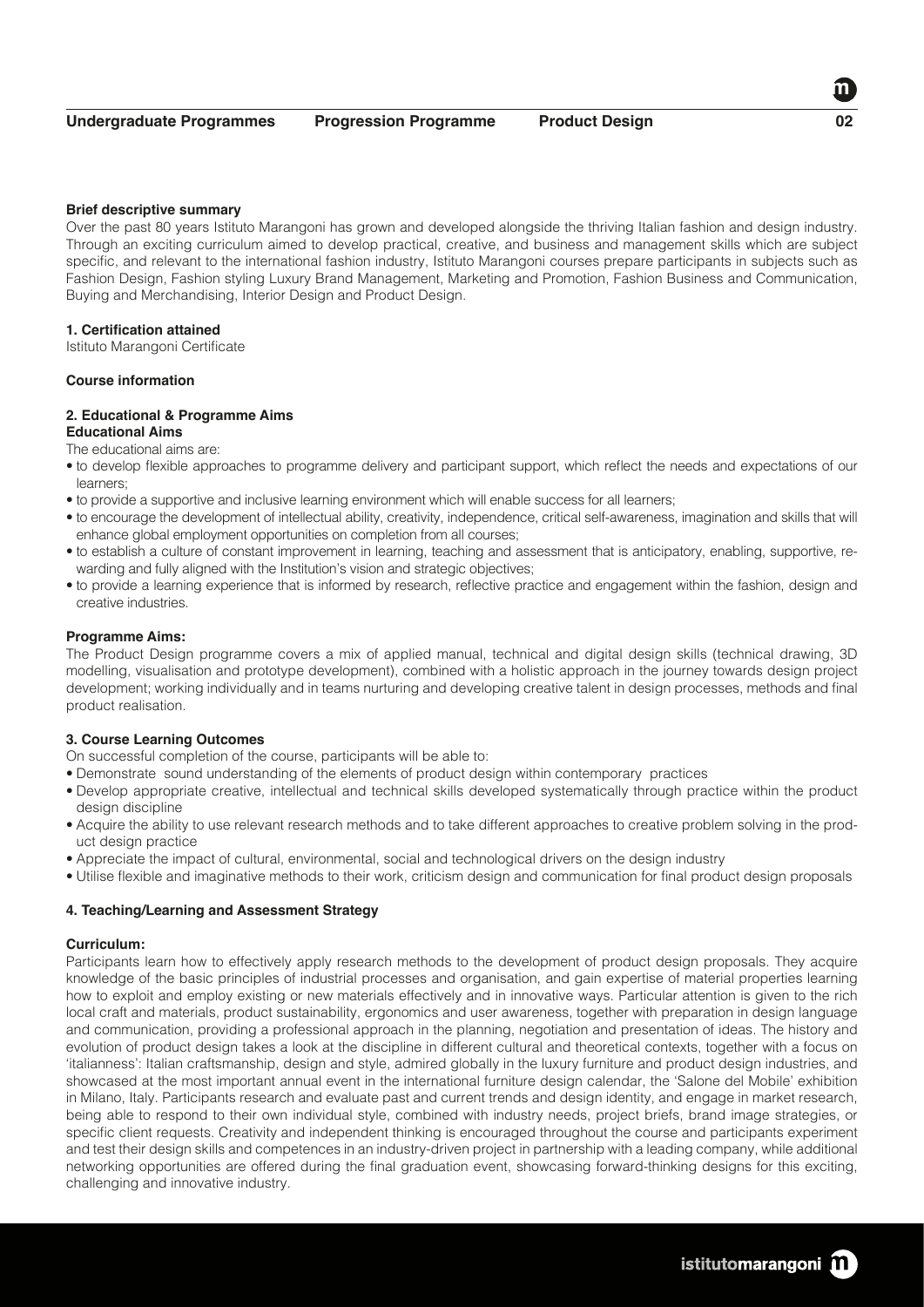With product design as the core subject, participants select from different pathways to specialise in a chosen area of interest, responding to individual creative flair and passion.

#### **Product Design Certificate Level 1 (24 weeks)**

Participants will acquire practical abilities in design methods and tools, employing product design methodology to get to know the specific issues involved in the design of product: learning to balance structure, aesthetic, function, and use. They will develop their technical drawing skills, employing free-hand sketching as a means of defining form. They will build their knowledge of 2D and 3D CAD principles and modelling techniques, use graphic design software and apply techniques for visual design and communications.

Participants develop their cognitive abilities to conceive the product as a structurally-defined object in a three-dimensional space.

Participants are introduced to the relationship between artistic movements and the development of design and trends within a wider social, cultural, historical and political framework.

### **Product Design Certificate Level 2 (24 weeks)**

Participants will consolidate the basics in design methodology and tools, adding one more key step to the process: interpretation. By critically analysing their research material, participants will develop an original interpretation as the foundation for conceptualisation.

They will develop practical abilities in structuring a four-step creative design process independently and in teams: research, interpretation, conceptualisation, and development. They will critically analyse products from a semiotic viewpoint and understand the use of colours and materials to give the product a consistent aesthetic quality.

Participants will also develop their cognitive abilities, exploring case histories of the use of materials in product and furniture design. They will undertake cultural anthropology with a focus on the topic of 'Liquid Society' and the issues emerging from the pervasive implementation of digital technologies into physical products.

Participants are presented with a comprehensive critical analysis and evaluation of Design and Visual Culture intended as a socio-cultural global phenomenon and provided with the theoretical knowledge necessary to interpret design practices in relation to art movements and other cultural manifestations.

#### **Opportunities**

At the end of two levels, participants will have acquired familiarity with the international network of contacts set up by the Istituto Marangoni School, to independently enter into the working world.

The product designer is a well sought after career as an individual providing lifestyle solutions in different forms such as product development manager, furniture designer, design director, system and concept designer covering the scope of luxury industrial and furniture design.

#### **Assessment:**

## **Formative Assessments:**

This consists in a daily interaction with the tutors that through feedback help the participants to adopt a critical appraisal of their own learning experience, and helps them assess their own performance in relation to the learning outcomes set for each element of study.

#### **Summative Assessments:**

These are formal assessments and are a means of gauging participant learning, at a particular point in time, relative to established marking criteria (Learning Outcomes). Summative assessments can occur during as well as at the end of each unit on specific evidence of participant work, examples as follows:

Portfolio Assessment is used to assess a variety of projects that have been developed throughout the unit and contained within a single folder or portfolio. Portfolio assessment could take a variety of formats depending on the subject and stipulated by the tutor.

Practical and class-based projects allow participants to apply their theoretical understanding of a specific subject area.

Written Reports are required in some study areas and these will in some cases be a response to industry briefs, allowing participants to reflect real industry requirements and to present work to industry standards through report writing.

Presentations are used in some subjects to allow participants to develop their creative, professional communication and presentation skills, formalising their arguments in a critical manner. When giving presentations participants are actively encouraged to embrace new technologies and media in an innovative way where appropriate.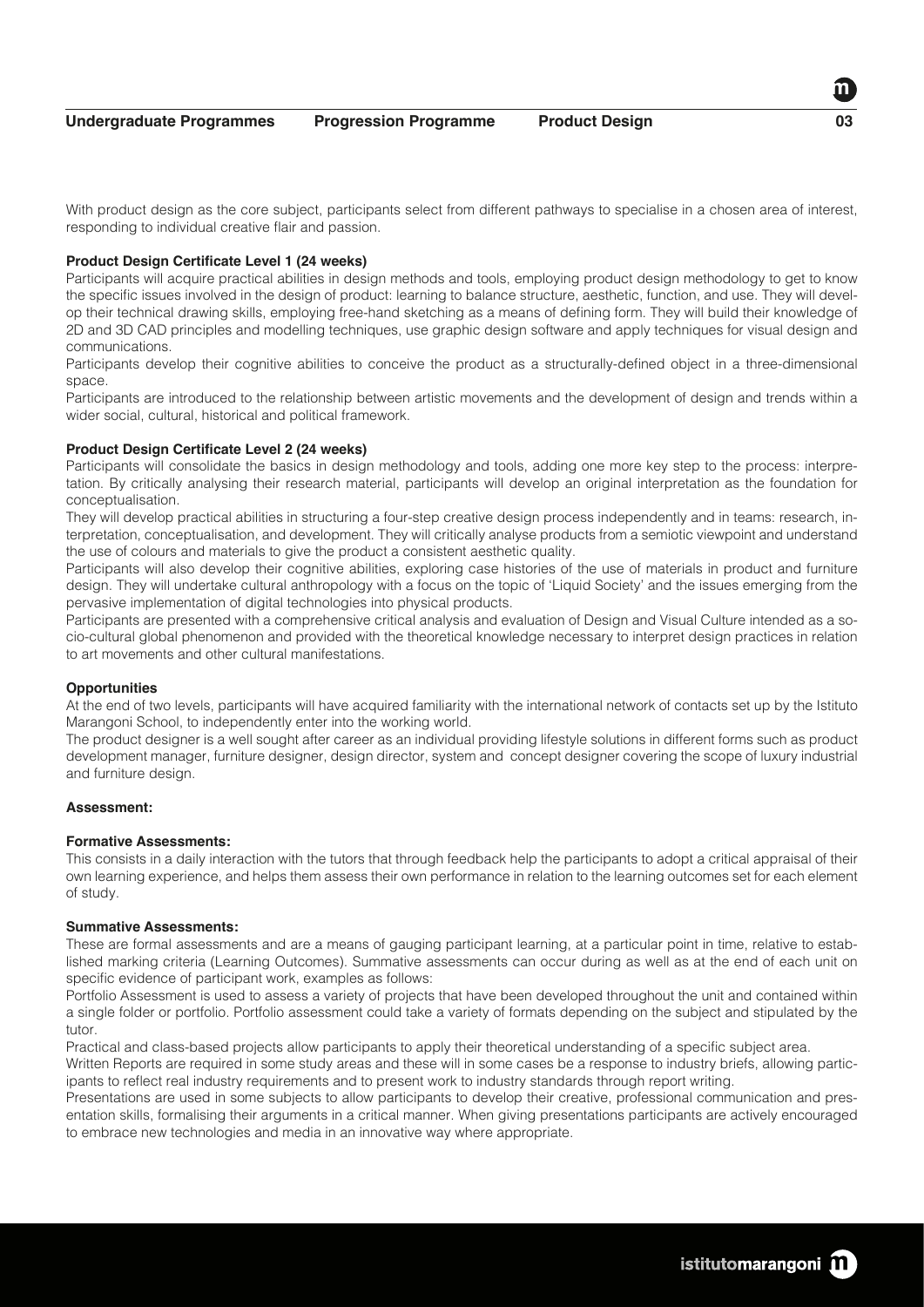**Undergraduate Programmes Progression Programme Product Design 04**

**5. Course structures**

Level 1 Duration: 24 weeks

| Unit Title              | Subjects                 |
|-------------------------|--------------------------|
| <b>Basics of Design</b> | <b>Technical Drawing</b> |
|                         | Sketching                |
|                         | <b>Basic Design</b>      |
|                         | Physical Modelling 1     |
|                         | Graphic Design 1         |
|                         | History of Eastern Art   |
| Design Methodolgy       | Design Methodology       |
|                         | <b>CAD Modelling</b>     |
|                         | Physical Modelling 2     |
|                         | Graphic Design           |
|                         | History of Western Art   |

# Level 2 Duration: 24 weeks

| Code             | Unit Title                   |
|------------------|------------------------------|
| Product Design   | Product Design               |
|                  | 3D Modelling 1               |
|                  | <b>Visual Presentation</b>   |
|                  | Material Technology          |
|                  | Design History & Culture 1   |
| Furniture Design | 3D Modelling 2               |
|                  | Furniture Design             |
|                  | <b>Product Communication</b> |
|                  | Sustainable Materials        |
|                  | Design History & Culture 2   |

# **6. Personal Development Planning**

# PDP/Individual Development Tutorial.

The Director of Education and the Academic Service support the personal development of participants. One-to-one appointments may be made by phone, through the receptionists or by email. Participants can expect to be seen almost immediately to discuss any issues they may have.

# **7. Tutor Responsibilities**

The Director of Education has the responsibility for implementing the strategic direction of the courses and the co-ordination of the academic teams and administration, necessary for the successful day-to-day operation of the school.

The Tutors' responsibilities include:

- 1.all matters pertinent to the proper day-to-day operation of the programme involving leading and supporting participants;
- 2.advice to the Director of Education on appropriate delivery for the continuing development of the programme;
- 3.recommendations in areas for curriculum development;
- 4.liaison with the Student Support Officer to ensure appropriate study support is available to participants;
- 5.recommendation of the appropriate level of resource required for the Unit;
- 6.maintaining the quality of educational standards.